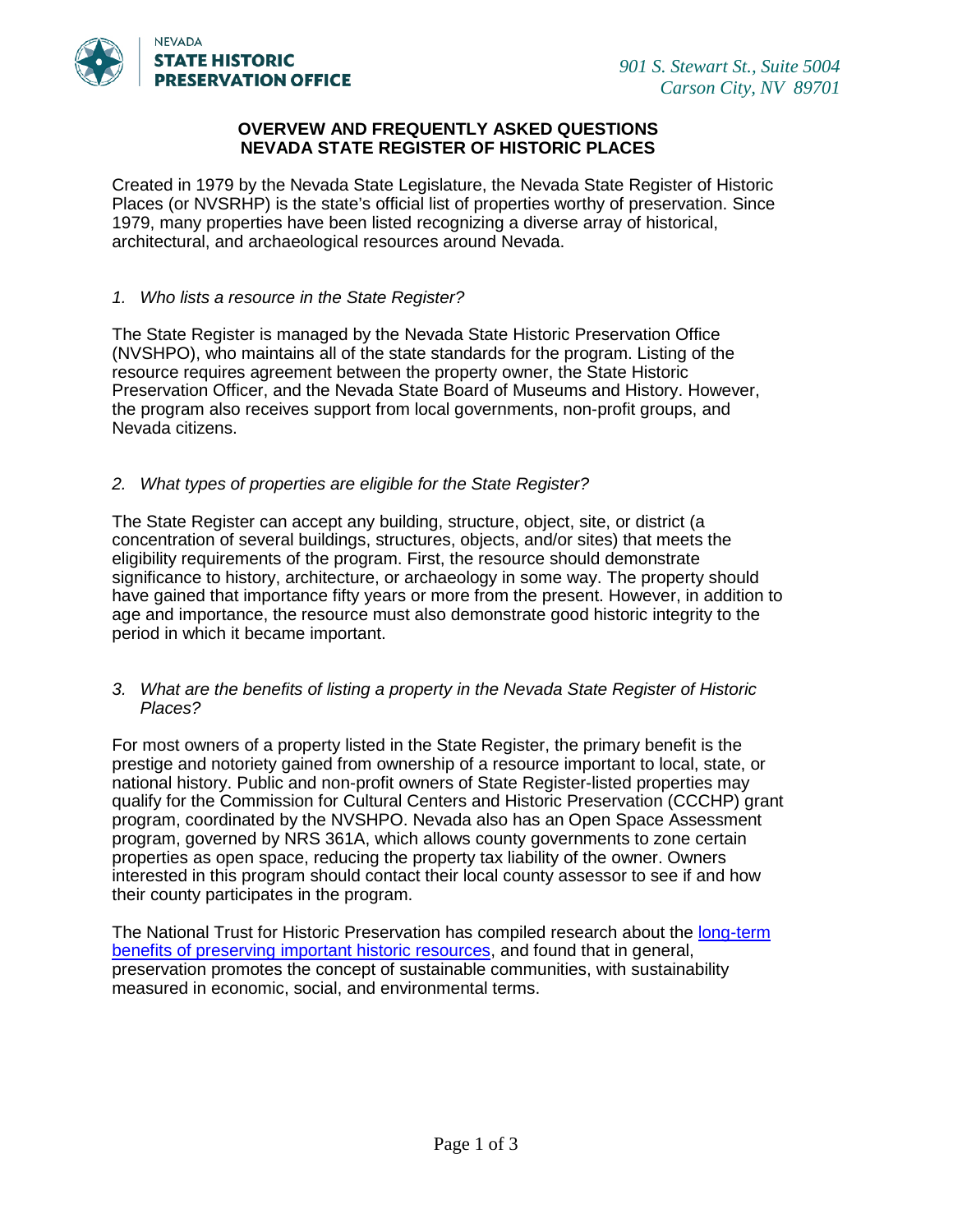# *4. Does listing in the State Register affect my private property rights?*

No. Listing a resource in the State Register has no effect on existing property rights. There is no provision in the enabling state law [NRS383.085] that authorizes any federal, state, or local government to regulate privately-funded projects affecting historic resources that are on private property. However, under Nevada state law [NRS 383.121], properties of historic, archaeological, or paleontological importance that are on public land in Nevada (including local governments), must coordinate their efforts with the Nevada State Historic Preservation Office to maximize the preservation of publicallymanaged resources. For more information about how NRS 383.121 might affect you, visit the NVSHPO website, or contact the SHPO Review and Compliance Manager.

### *5. My property has already been considered historic and when I make changes or updates, they are reviewed by a government commission. Why is this different than the State Register?*

While the State Register does not change any property rights, local governments in Nevada can create their own historic registers, and if they so wish, can adopt zoning and building code provisions for those historic properties. This is a separate process from the State Register and is enacted by your city or county government.

Local preservation ordinances are authorized and governed under Nevada state law, specifically NRS Chapters 384 for Historic Districts, and Chapter 278 for Planning and Zoning. Many local governments use the state and federal historic registers as a tool for their own planning and zoning decisions. Once a property is listed in the State Register, some local governments and/or their citizens seek to ensure the protection of these important resources under a local zoning ordinance for historic preservation. However, in these cases, a local government must designate the property in a local historic register or equivalent before imposing regulations. Listing in the State Register alone does not authorize local governments to regulate private property for historic preservation purposes.

The Comstock Historic District (CHD) is a special State district established by the legislature in 1969 for the protection of resources that reflect Nevada's foundations as a state. Property within the CHD is regulated by State statute under NRS 384, and overseen jointly by the NVSHPO and the Comstock Historic District Commission.

# *6. What is the "fifty year rule"?*

In general, any property that is nominated to the State Register should have become important at least 50 years ago. However, this "rule" is more a "guideline" that discourages the consideration of properties that might be too young for researchers to truly understand their importance. Exceptions are made for resources that are rare or exceptional in some way. The period of fifty years is somewhat arbitrary, but allows enough time and perspective for historians to develop a context in which to evaluate the importance of a particular resource.